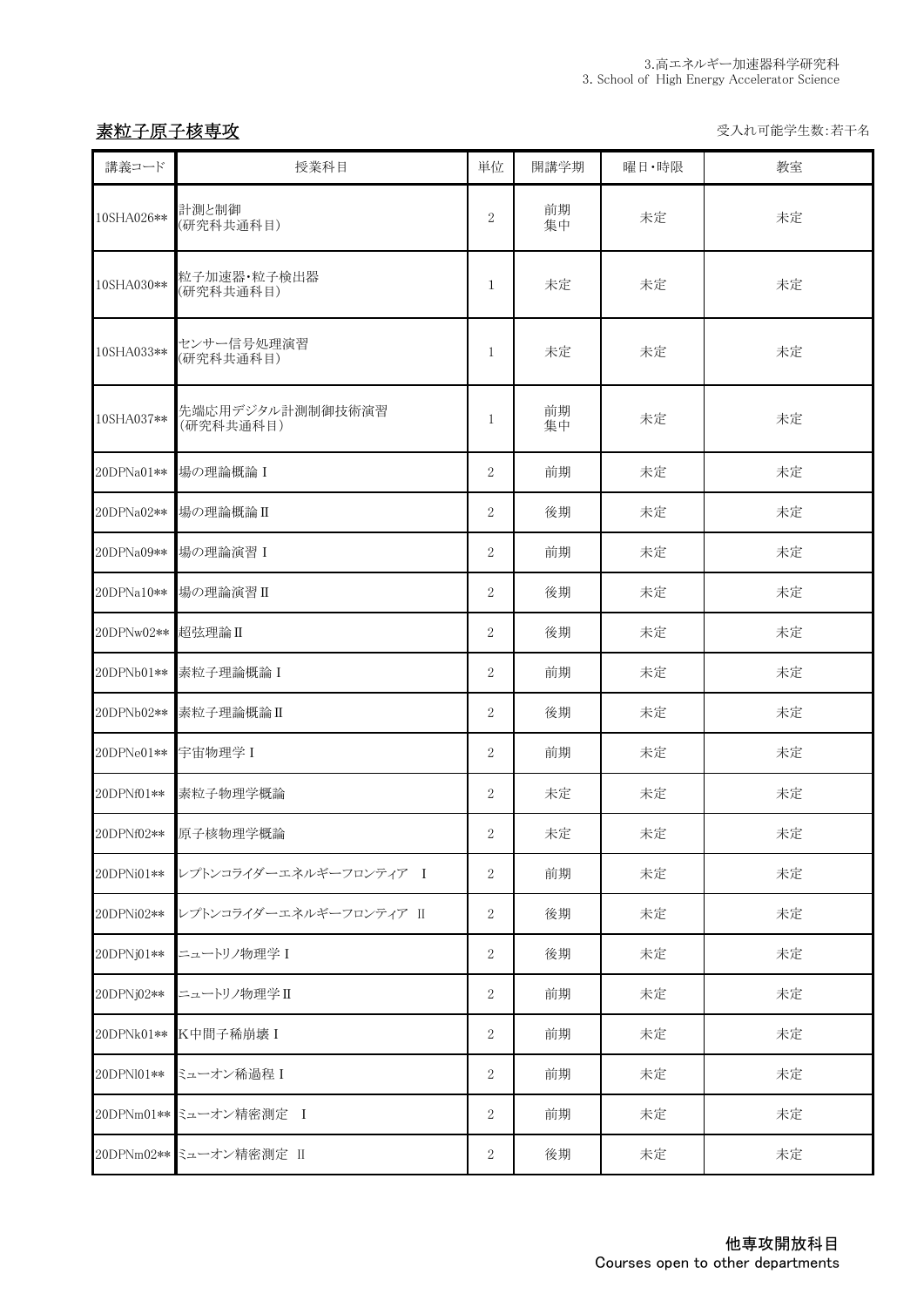## 素粒子原子核専攻 マイン インディー しょうしゃ しょうしゃ かいしゃ かいしゃ かいしゅう えいしゅう えいかい きょうちょう

| 講義コード             | 授業科目                   | 単位             | 開講学期 | 曜日·時限 | 教室 |
|-------------------|------------------------|----------------|------|-------|----|
| 20DPNn02** 原子核 II |                        | $\overline{2}$ | 後期   | 未定    | 未定 |
| 20DPNo01**        | 不安定核 I                 | $\overline{2}$ | 前期   | 未定    | 未定 |
| 20DPNo02**        | 不安定核 II                | $\overline{2}$ | 後期   | 未定    | 未定 |
| 20DPNq01**        | 実験的宇宙論 I               | $\overline{2}$ | 前期   | 未定    | 未定 |
|                   | 20DPNq02** 実験的宇宙論 II   | 2              | 後期   | 未定    | 未定 |
|                   | 20DPNr02** ビームダイナミクスII | $\overline{2}$ | 前期   | 未定    | 未定 |
| 20DPNs02**        | 超伝導低温工学 II             | $\overline{2}$ | 後期   | 未定    | 未定 |

#### 【備考】

--------<br>・上記の授業科目について、本専攻において受講する学生がいない場合は、他大学院の学生、または総研大 他研究科の学生から受講希望があっても開講しない場合があるので、履修にあたっては事前に必ず下記 連絡先へ問い合わせること。

連絡先 : 高エネルギー加速器研究機構 研究協力課 大学院教育係 (kyodo2@mail.kek.jp) ・曜日・時限・教室等詳細については、要問合せ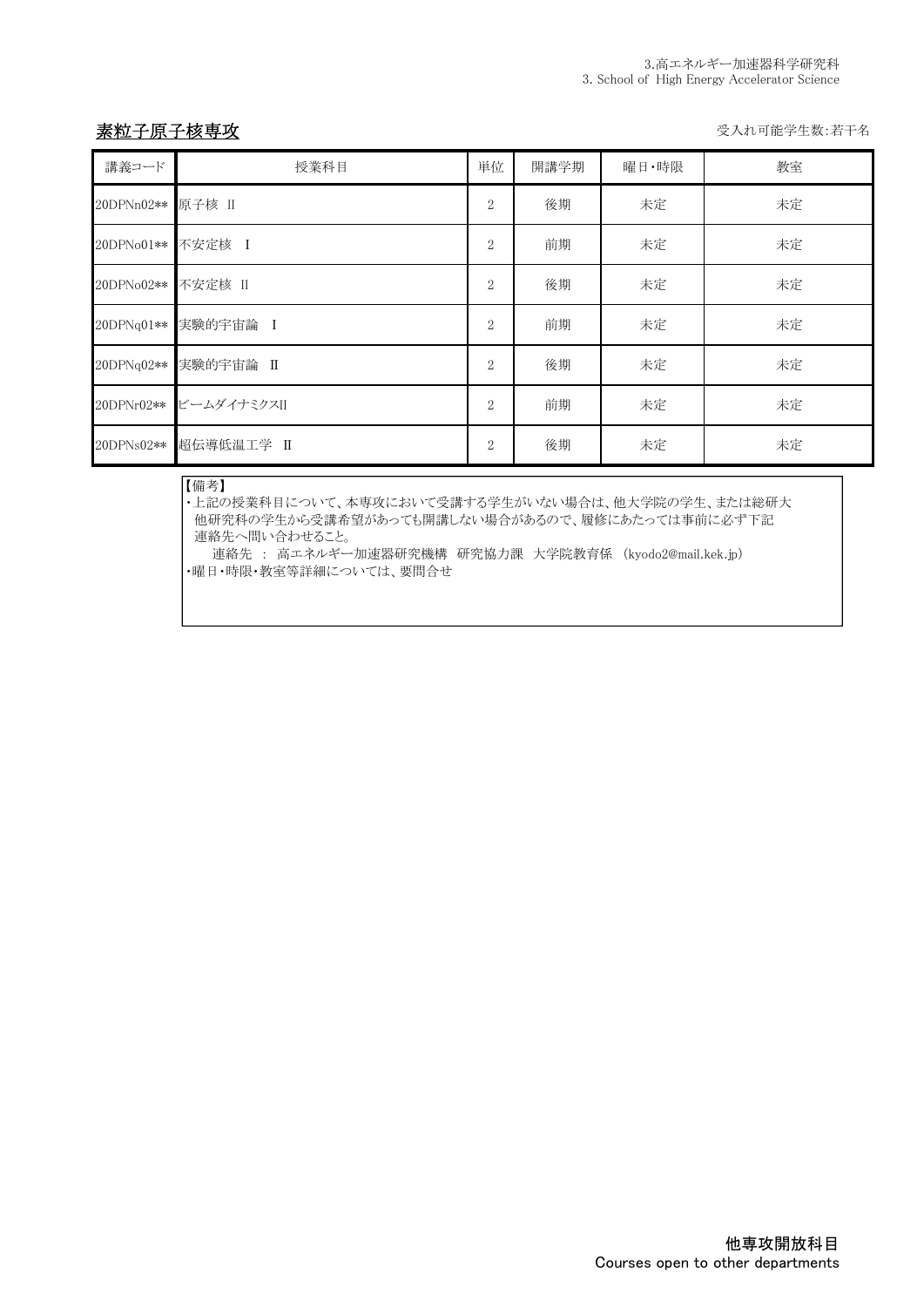# Department of Particle and Nuclear Physics Number of students allwoed: a few

| Course Code | Subject                                                                                                                                                                     | Credit         | Term           | Day & Period | Location  |
|-------------|-----------------------------------------------------------------------------------------------------------------------------------------------------------------------------|----------------|----------------|--------------|-----------|
| 10SHA026**  | Measurement and control technology for<br>experimental physics<br>Common Specialized Subjects of the School of<br>High Energy Accelerator Science)                          | $\overline{2}$ | 1st Half<br>集中 | Undecided    | Undecided |
| 10SHA030**  | Particle accelerator and detector<br>(Common Specialized Subjects of the School of<br>High Energy Accelerator Science)                                                      | 1              | Undecided      | Undecided    | Undecided |
| 10SHA033**  | Basic of signal processing for sensors<br>(Common Specialized Subjects of the School of<br>High Energy Accelerator Science)                                                 | 1              | Undecided      | Undecided    | Undecided |
| 10SHA037**  | Advanced digital circuit design and development for<br>measurement and control systems<br>(Common Specialized Subjects of the School of<br>High Energy Accelerator Science) | 1              | 1st Half<br>集中 | Undecided    | Undecided |
| 20DPNa01**  | Introduction to Field Theory I                                                                                                                                              | $\overline{2}$ | 1st Half       | Undecided    | Undecided |
| 20DPNa02**  | Introduction to Field Theory II                                                                                                                                             | $\overline{2}$ | 2nd Half       | Undecided    | Undecided |
| 20DPNa09**  | Seminar on Field Theory I                                                                                                                                                   | $\overline{2}$ | 1st Half       | Undecided    | Undecided |
| 20DPNa10**  | Seminar on Field Theory II                                                                                                                                                  | $\overline{2}$ | 2nd Half       | Undecided    | Undecided |
| 20DPNw02**  | Superstring Theory II                                                                                                                                                       | $\overline{2}$ | 2nd Half       | Undecided    | Undecided |
| 20DPNb01**  | Theoretical Particle Physics I                                                                                                                                              | $\overline{2}$ | 1st Half       | Undecided    | Undecided |
| 20DPNb02**  | Theoretical Particle Physics II                                                                                                                                             | $\overline{2}$ | 2nd Half       | Undecided    | Undecided |
| 20DPNe01**  | Cosmophysics I                                                                                                                                                              | $\overline{2}$ | 1st Half       | Undecided    | Undecided |
| 20DPNf01**  | Introduction to Elementary Particle Physics                                                                                                                                 | $\overline{2}$ | Undecided      | Undecided    | Undecided |
| 20DPNf02**  | Introduction to Nuclear Physics                                                                                                                                             | $\overline{2}$ | Undecided      | Undecided    | Undecided |
| 20DPNi01**  | Lepton Collider Energy Frontier I                                                                                                                                           | 2              | 1st Half       | Undecided    | Undecided |
| 20DPNi02**  | Lepton Collider Energy Frontier II                                                                                                                                          | 2              | 2nd Half       | Undecided    | Undecided |
| 20DPNi01**  | Neutrino Physics I                                                                                                                                                          | $\overline{2}$ | 2nd Half       | Undecided    | Undecided |
| 20DPNj02**  | Neutrino Physics I                                                                                                                                                          | 2              | 1st Half       | Undecided    | Undecided |
| 20DPNk01**  | Kaon Rare Decay I                                                                                                                                                           | 2              | 1st Half       | Undecided    | Undecided |
| 20DPN101**  | Muon Rare Process I                                                                                                                                                         | 2              | 1st Half       | Undecided    | Undecided |
| 20DPNm01**  | Muon Precision Measurement I                                                                                                                                                | $\overline{2}$ | 1st Half       | Undecided    | Undecided |
| 20DPNm02**  | Muon Precision Measurement II                                                                                                                                               | 2              | 2nd Half       | Undecided    | Undecided |